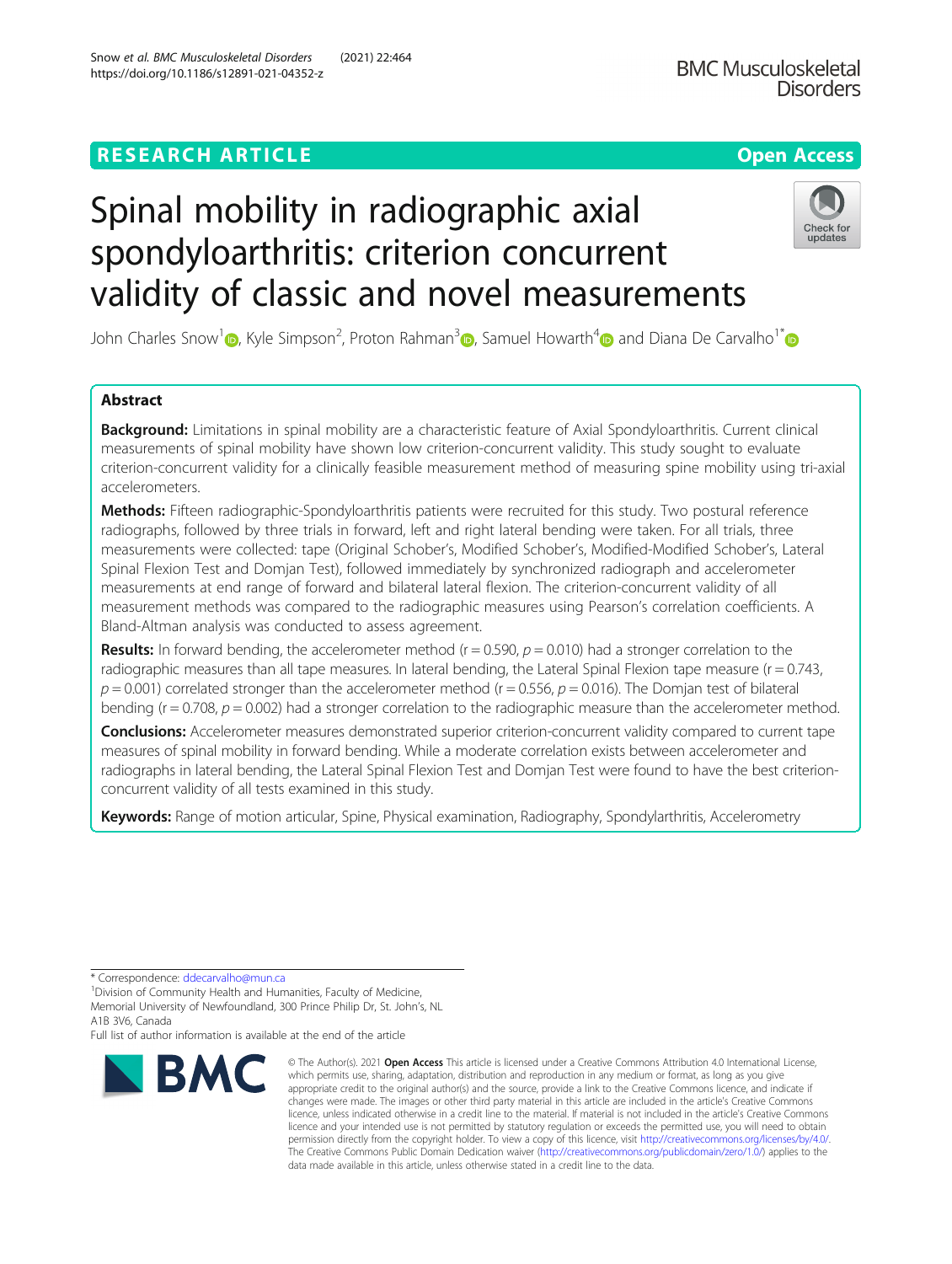## Background

Axial spondyloarthritis (AxSpA) is a chronic and progressive inflammatory disease affecting the axial skeleton with a prevalence between 0.2 and 1.4% in North America [[1,](#page-6-0) [2\]](#page-6-0). Disease progression and treatment response are monitored by objective indicators of spine mobility in forward and lateral bending using clinical tape measures [[3](#page-6-0)]. Specifically, spine mobility of AxSpA patients is assessed using clinical tests in the sagittal (Original Schober's Test (OST) [\[4](#page-6-0)], Modified Schober's Test (MST) [\[5](#page-6-0)], Modifiedmodified Schober's Test (MMST) [\[6](#page-6-0)]) and frontal planes (Lateral Spine Flexion Test (LSFT) [\[7](#page-6-0)], Finger-Fibula distance [[8\]](#page-6-0), Domjan test (DT) [[9\]](#page-6-0)). Multiple previous studies have reported poor criterion-concurrent validity of using a tape measure to assess spine mobility, compared to the gold standard of spine angles and range of motion (RoM) obtained from radiographs [[4,](#page-6-0) [6,](#page-6-0) [10](#page-6-0), [11\]](#page-6-0). Combining the risks associated with repeated exposure to ionizing radiation for obtaining radiographs and the aforementioned lack of criterion-concurrent validity for current clinical measures of spine mobility necessitates a search for clinically viable alternatives for evaluating spine mobility in AxSpA patients.

Inclinometry is a reliable and valid way of measuring spine angles and may be beneficial for monitoring angles in this clinical population. Devices that incorporate strain gauges and/or accelerometers, such as the Epionics SPINE system and The Spinal Mouse have been shown to have excellent inter and intra-rater reliability for the measurement of spinal curvature and the lumbar lordosis angle [[12,](#page-6-0) [13\]](#page-7-0). Tri-axial accelerometers can be used as inclinometers and have the advantage of using 3 axes to accurately calculate angles. Lumbar spine angles measured with inclinometers or accelerometers have previously reported excellent accuracy ( $\leq 1^{\circ}$  RMS error)  $[14]$  and reliability (ICC = 0.964 and r = 0.91 respectively) [\[15](#page-7-0), [16\]](#page-7-0). Furthermore, these sensors are routinely used in biomechanics studies to quantify spine angles when tasks are relatively static (e.g. office and automotive seating studies) and line of sight issues preclude the use of optoelectrical motion capture systems [[17,](#page-7-0) [18\]](#page-7-0). Since the relative angle between two sensors placed at the top and bottom of a spine curve mathematically parallels the measure taken at the vertebral bodies on plain film radiographs, it is logical that these measures may have a higher criterion-concurrent validity than tape measures that curve along the back at the static end RoM.

To date the true criterion-concurrent validity of these sensors compared to radiographic measures of spinal mobility has not been tested. Therefore, this study evaluated spine RoM measured by tri-axial accelerometers compared to both current clinical tests and radiography in radiographic-AxSpA patients.

## **Methods**

## Hypothesis

Tri-axial accelerometers would provide a stronger Pearson (r) correlation coefficient than traditional tape measures when compared to radiographic gold standard measure of spinal mobility.

## **Participants**

Recruitment and data collection occurred from January 2018 to March 2018. Individuals were recruited from disease-specific interest groups and rheumatology practices. Adults with a confirmed diagnosis of radiographic-AxSpA were included [\[19](#page-7-0)]. Individuals occupationally exposed to radiation and/or women with the chance of being pregnant were excluded. The Newfoundland and Labrador Health Research Ethics Authority granted ethics approval prior to the start of this study (#2017.057). The Canadian Memorial Chiropractic College also granted ethics approval prior to the start of this study (#172014). Participants gave informed written consent prior to beginning the data collection.

#### Disease indices

Each participant completed the Bath Ankylosing Spondylitis Disease Activity Index (BASDAI).

#### Landmarks and reference points

Lumbar spinous processes (L1-L5) were identified by manual palpation using anatomical landmarks. These locations were marked with a washable pen for sensor placement at L1 and the sacrum. A horizontal line was drawn inferior to the spinous process of L5, approximating the lumbosacral junction (LSJ) [\[20\]](#page-7-0). With the participant still standing, separate horizontal lines were drawn 5 cm below, and 10 and 15 cm above the line representing the LSJ (Fig. [1\)](#page-2-0). Different combinations of these 4 lines were used to determine measurements for the OST, MST and MMST.

#### Instrumentation

#### Measuring Tapes

Two standard clinical measuring tapes were affixed to the skin overlying the midline of the participant's low back so they could slide under the accelerometers throughout forward bending (Fig. [1\)](#page-2-0). One measuring tape was positioned where 0 cm coincided with the marking made 15 cm above the LSJ. The second measuring tape was positioned such that 0 cm coincided with the marking made 10 cm above the LSJ. This method ensured measurements were taken from the same place while minimizing the time to obtain the OST, MST and MMST measures.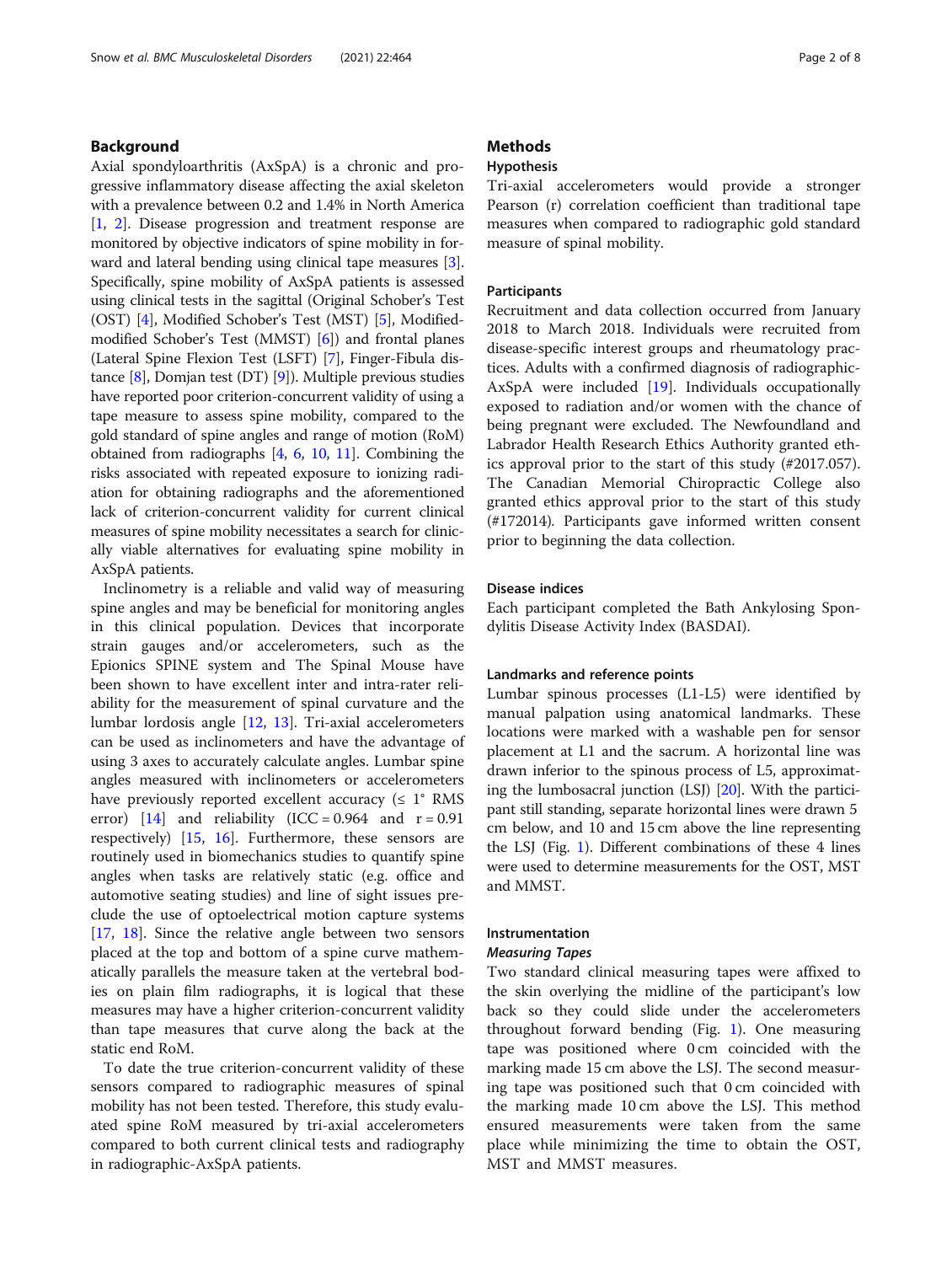Fig. 1 Visual representation of two tape measures lying underneath the L1 and S1 accelerometers

## Tri-axial accelerometers

Two tri-axial accelerometers (ADXL335, Analog Devices, Norwood, MA, USA) were calibrated to gravity prior to the start of data collection and fixed to the skin overlying the spinous processes of  $L1$  and  $S2$  in the +y down orientation [\[21](#page-7-0)]. Accelerometer fixation was achieved using double-sided tape on the edges of the sensor so that the tape measures could freely pass underneath the accelerometer at L1 (Fig. 1). Fabric tape was used over each accelerometer to mitigate sensor movement relative to the skin during movement. Accelerometer data were digitally sampled at 256 Hz using  $a \pm 10$  V range on a 16-bit analog to digital conversion board using custom Matlab software (The Mathworks Inc., Natick, MA, USA).

## Radiography

Participants were fitted with thyroid and gonadal shielding. Technique factors were set based on torso thickness, measured in both the sagittal and frontal planes. For all views, collimation was set to include the vertebral bodies of T12 and S3. All films were taken with a diagnostic x-

ray high voltage generator machine (HFQ-12050P, Toshiba, Bennett X-ray Technologies Inc., Copiague, NY, USA) by an experienced (42 years) Registered Radiologic Technologist with a 36 by 43-cm film size using 400 speed screen digital cassettes. Radiographic exposures were synchronized to accelerometer data using a custom-built switch.

#### Experimental protocol

Following instrumentation, separate lateral and posterior-anterior radiographs were taken, in a random order, with the participant standing upright. Each participant then completed three RoM trials; one in each of forward flexion, right lateral and left lateral bending in a random order. A total of 5 lumbar radiographs were obtained for each participant. All trials were performed in standing with feet shoulder width apart. For forward flexion, the participant was instructed to maximally bend forward, reaching fingertips to the floor keeping knees straight. For lateral bend, the participant was instructed to maximally bend to one side, keeping their trunk oriented in the frontal plane, with arms freely hanging by their sides. Each film was taken on suspended expiration to minimize superimposition of the diaphragm over the upper lumbar vertebral bodies. The participant held each end-range position for approximately 7 s to obtain both tape measure and radiograph/accelerometer data. A single investigator (JCS) performed all measuring tape measurements to the nearest millimeter. Figure [2](#page-3-0) illustrates a representative right lateral bend trial with a corresponding radiograph. The first film of the series was screened by the technician and researcher to ensure positioning of the lead shielding did not obscure the superior endplate of S1 or the inferior endplate of L1.

## Spine mobility measures

#### Forward flexion measures of spine mobility

The OST, MST and MMST measures were made concurrently from the measuring tapes affixed to the skin overlying the participant's back. The OST was made between the lines marked at the LSJ and 10 cm above the LSJ. The MST was made between the lines marked 5 cm below and 10 cm above the LSJ. Finally, the MMST was made between the lines marked at the LSJ and 15 cm above the LSJ. Differences between each of these measurements and the respective starting distance between relevant lines were used as the final measurements for the OST, MST and MMST.

## Lateral bend measures of spine mobility

The LSFT was taken in standing with the participants' arms at their sides. During each lateral bending trial, the distance between the tip of the middle finger on the ipsilateral side to the movement and the floor was measured

<span id="page-2-0"></span>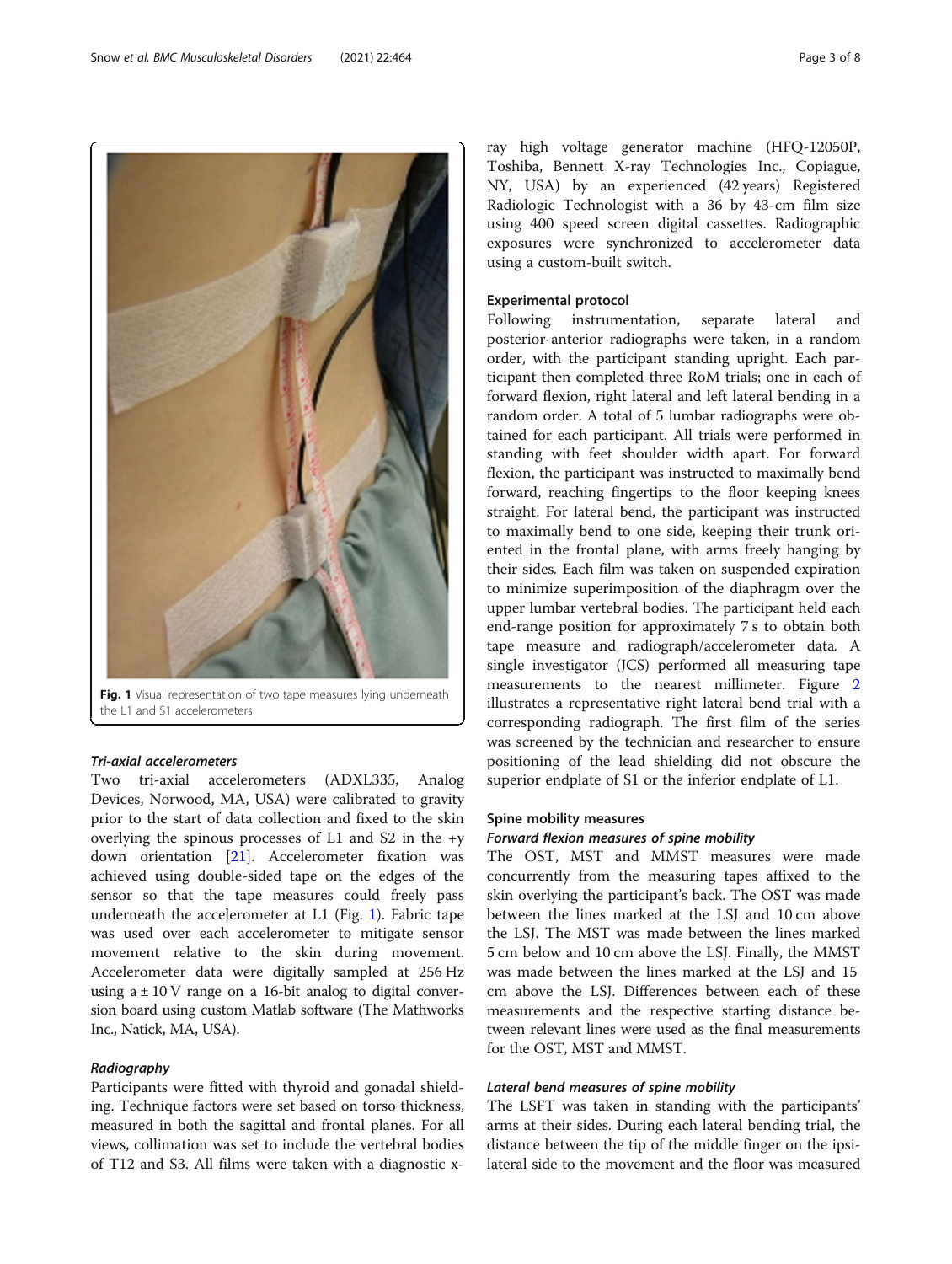<span id="page-3-0"></span>

once the participant had reached their end RoM. The difference between fingertip to floor in standing and at maximum flexion was used for both the left and right sides. The LSFT measure was recorded as the average of the difference measurements that were obtained from the left and right lateral bending trials. For the DT, two lines were marked on the side of the participant's right leg coinciding with the position of the middle fingertip of the right hand at end RoM in both left and right lateral bend. The distance between these lines represents the DT measure.

## Accelerometer measure

Post-collection processing of accelerometers data was completed with custom Matlab software [[22\]](#page-7-0). These data were digitally filtered using a dual-pass 2nd order Butterworth filter with a cutoff frequency of 1 Hz and converted to acceleration using calibration factors. Sagittal and frontal plane inclination angles were determined from accelerations using the inverse tangent function for the duration corresponding to the radiographic exposure for all trials. Relative inclinations between upright standing and the end RoM in each trial were calculated as the difference between the top and bottom sensor. Lumbar spine angles from the two lateral flexion trials were averaged to represent the accelerometer measure of lateral bend mobility.

## Radiographic measure

Digital films obtained in this study were blinded and randomly presented to an investigator (JCS) for measurement of lumbar curvature angles in sagittal and frontal planes (Horos v2.4.0, Pixmeo SARL, Geneva,

Switzerland). Two lines were drawn corresponding to the superior endplates of L1 and S1. Perpendicular lines were projected from each of the endplate lines until they intersected. The larger of the two acute angles at the intersection represented the lumbar curvature angle (Figs. [3](#page-4-0) & [4](#page-4-0)). For lateral radiographs, this angle represented the lumbar lordosis angle. The change in lumbar curvature angle between upright standing and end RoM represented the lumbar spine angle for forward flexion, right lateral bend and left lateral bend. Lumbar spine angles measured from the right and left lateral flexion trials were averaged to represent the radiograph-derived measure of lateral bend mobility.

## Statistical analysis

Statistical analyses were completed with SPSS (SPSS Statistics 23, IBM Software, Armonk, NY, USA). Pearson correlations and their 95th percentile confidence intervals were calculated between the radiographic angles and the corresponding tape or accelerometer measures. A Bland-Altman analysis evaluated the presence of systematic differences between the radiographic and clinical tape or accelerometer measures respectively. A  $p$ -value of less than 0.05 and absolute value of any correlation coefficient exceeding 0.20 were considered significant.

Intra-rater reliability for radiographic measures of spine mobility was assessed by having the same investigator (JCS) perform repeated measurements of the radiographic angles from two sets of films (frontal and lateral) for all fifteen participants. These measures were taken at the same time of day on three consecutive days. Inter-rater reliability was assessed by having a second investigator (KS) determine the radiographic angles from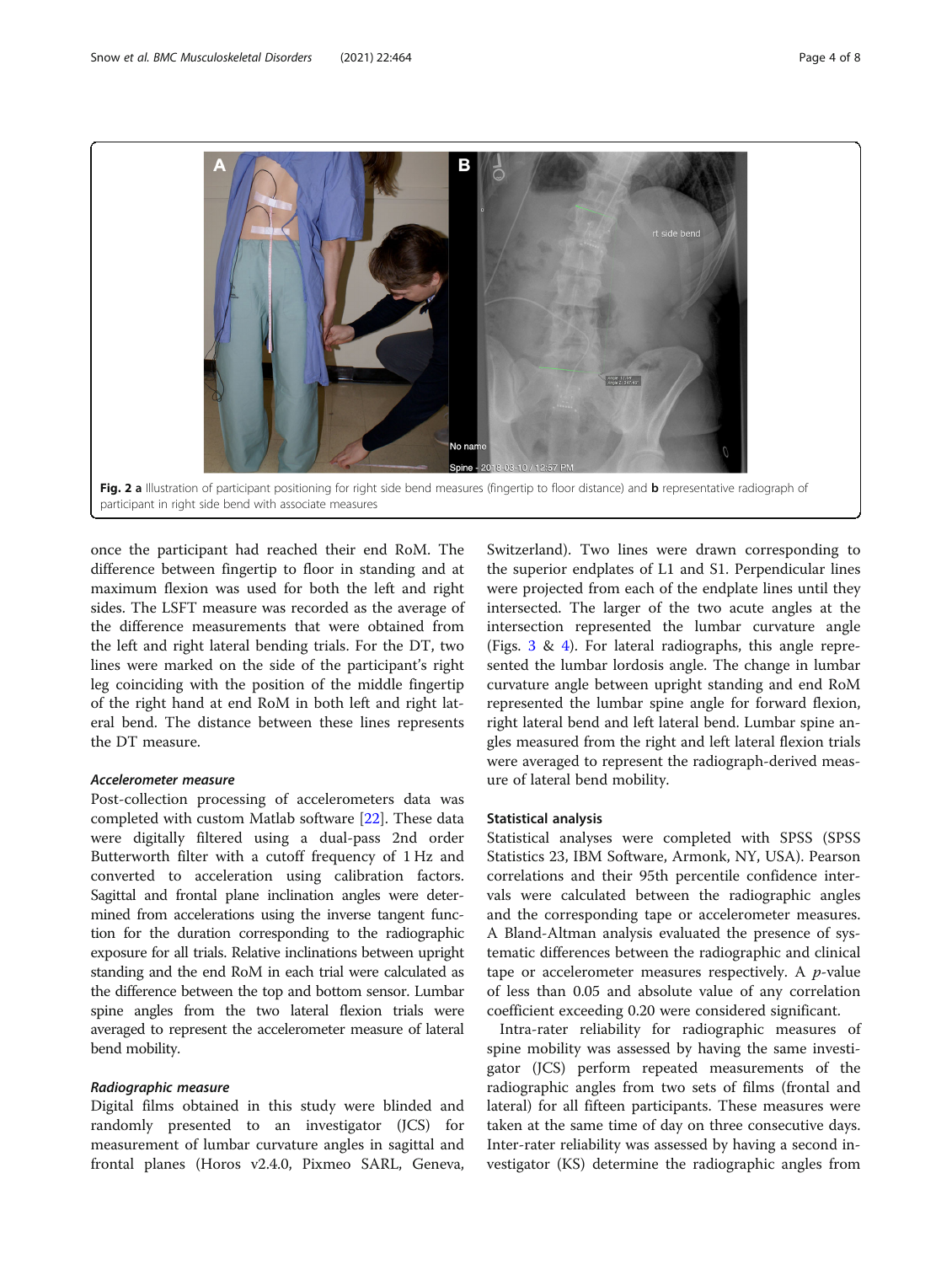Fig. 3 Method of calculating the lumbar spine angle from posteroanterior plain radiograph. Horizontal lines are drawn parallel and through the superior endplate of L1 and the superior endplate of S1. Perpendicular lines are drawn from the two original lines and the large angle at their intersection is measured

<span id="page-4-0"></span>the same set of images. Intra-class correlation coefficients  $(ICC_{2,1})$  were used to determine the inter-rater and intra-rater reliabilities of radiographic measures.

## Results

## Participant characteristics

Fifteen individuals (9 females, 6 males) participated in this study (Table 1).

## Sagittal plane spine mobility

Correlations between spine mobility measures obtained using tape and radiographic measures of spine mobility were not statistically significant (Table [2\)](#page-5-0). The accelerometer measure of spine mobility was moderately correlated  $(r = 0.59)$  with the radiographic lumbar spine angle ( $p = 0.010$ ). The Bland-Altman analysis did not reveal any systematic difference between the instruments (t = 0.717,  $p = 0.486$ ).

## Frontal plane spinal mobility

Strong correlations were observed between the radiographic measure of spine mobility in the frontal plane and measurements obtained from the LSFT  $(r = 0.74,$  $p = 0.001$ ) and DT (r = 0.71,  $p = 0.002$ ). Correlation between the radiographic measure of spine mobility and accelerometer lumbar spine angle was moderate  $(r = 0.56,$  $p = 0.016$ ) (Table [3\)](#page-5-0). The Bland-Altman analysis suggested that accelerometers systematically underestimated the radiographic angle by  $3.6 \pm 5.5$  degrees in lateral bending  $(t = 2.544, p = 0.023).$ 

## Intra-rater and inter-rater reliability of radiographic measures

Strong intra-rater  $(ICC_{2,1} = 0.98)$  and inter-rater  $(ICC_{2,1} = 0.97)$  reliability was observed for radiographic measures.

## Discussion

This investigation supports using accelerometers as a possible replacement for existing clinical measures of sagittal, but not lateral, spine mobility in patients with radiographic-AxSpA. Our dataset also showed, for the

## Table 1 Summary of participant characteristics

| <b>Characteristics</b>                                     | Mean $\pm$ SD   |
|------------------------------------------------------------|-----------------|
| Age (years)                                                | $45.9 \pm 15.1$ |
| Height (cm)                                                | $167.1 + 9.4$   |
| Weight (kg)                                                | $85.4 + 17.8$   |
| Time since Diagnosis (years)                               | $11.7 \pm 9.4$  |
| <b>BASDAI Score</b>                                        | $5.5 + 2.5$     |
| BASDAI Score in disease inactive population (BASDAI $<$ 4) | $2.3 \pm 0.7$   |
| BASDAI Score in disease active population (BASDAI $>$ 4)   | $6.7 + 1.7$     |



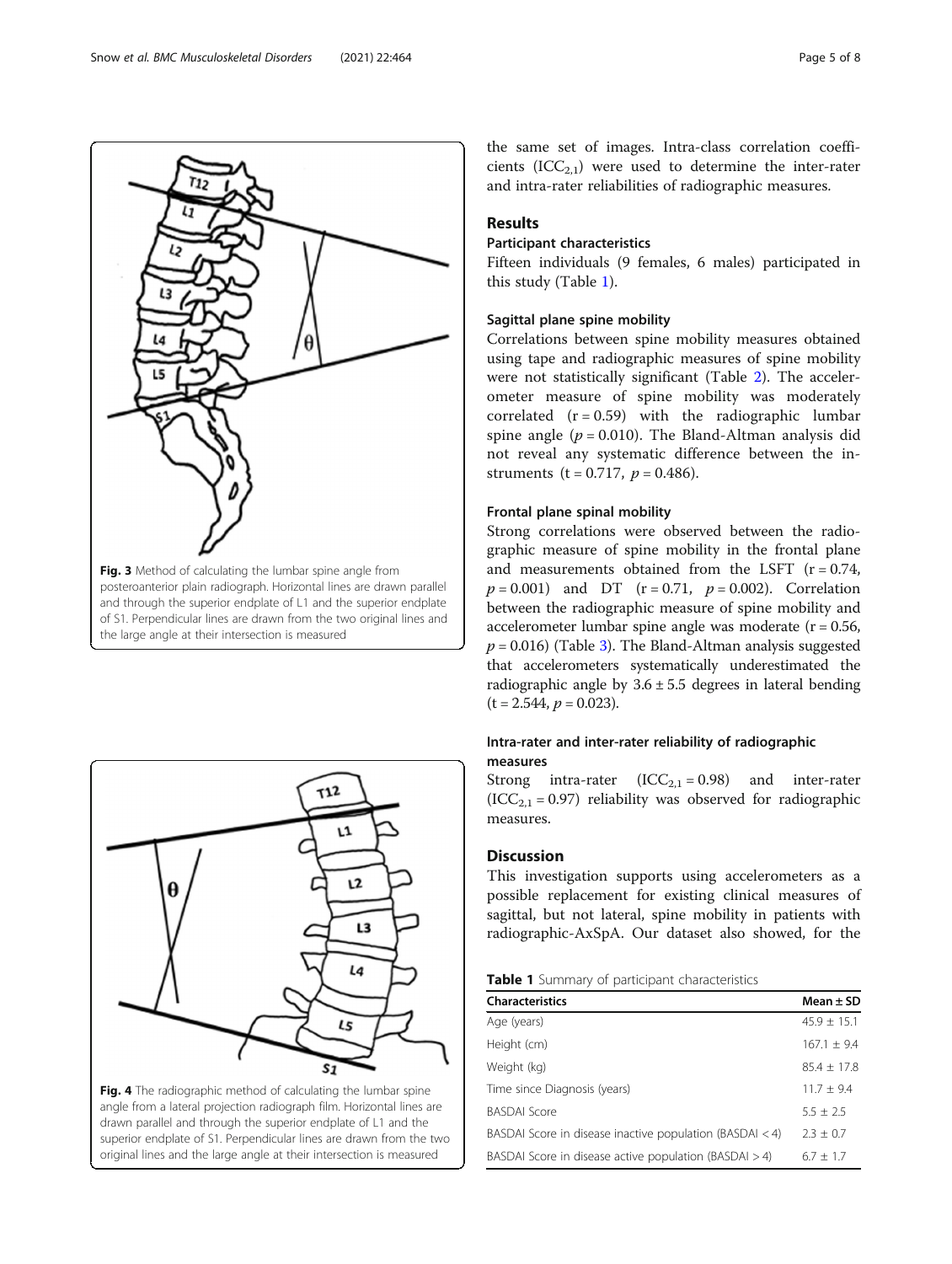| <b>Measurement Tests Compared</b> | Pearson Correlation Coefficient (r) | $P$ -value $(P)$   | 95% CI            |
|-----------------------------------|-------------------------------------|--------------------|-------------------|
| OST vs. Radiograph                | 0.195                               | 0.243              | $[-0.318, 0.726]$ |
| MST vs. Radiograph                | 0.295                               | 0.143              | $[-0.259, 0.748]$ |
| MMST vs. Radiograph               | 0.414                               | 0.063              | $[-0.095, 0.731]$ |
| Accelerometer vs. Radiograph      | 0.590                               | 0.010 <sup>a</sup> | [0.235, 0.907]    |

<span id="page-5-0"></span>Table 2 Summary correlations for spinal mobility tests in sagittal plane bending

<sup>a</sup> indicates statistical significance at an alpha level of 0.05. OST Original Schober's test. MST Modified Schober's test. MMST Modified-modified Schober's test

first time, that lateral clinical tape measures of spine mobility have excellent criterion-concurrent validity.

The OST and its derivatives (i.e., MST and MMST) are the current clinical measures for diagnosing and monitoring sagittal plane spine mobility in patients with AxSpA. Consistent with previously published work, this study shows weak to moderate correlations between these measures of sagittal plane spine mobility and the radiographic gold standard [\[4](#page-6-0)]. One possible explanation for these poor correlations is that the measures of sagittal plane spine mobility (OST, MST and MMST) are affected by stretching of the skin. For example, large systematic differences at end ranges of spinal flexion have been reported when using the current clinical tape measures [\[5](#page-6-0)]. At larger ranges of flexion the skin begins to slide across the underlying tissues rather than continuing to stretch, thereby causing disproportional changes to the Schober's measurement [\[5\]](#page-6-0). Accelerometers present an interesting alternative for measuring sagittal plane spine mobility partly because their measurement is less influenced by skin stretching. Correlation between measures of sagittal plane spine mobility derived using accelerometers and the radiographic gold standard, reported herein, is an improvement over current clinical measures; however, the relationship using accelerometer-derived measures of sagittal plane spine mobility only explained 35% of the variance in spine mobility, which was consistent for the frontal plane. Further, accelerometerderived measures of frontal plane spine mobility systematically underestimated lateral bend angles from the radiographs and demonstrated a moderate correlation to the radiographic gold standard that was lower than either the LSFT or DT. The precise reason for this systematic difference is unknown; however, modeling techniques could potentially be employed to correct for these systematic differences. Future studies could include a larger dataset to develop and test such models.

Despite the fact that clinical measures of frontal plane spine mobility (LSFT and DT) are commonly used to assess radiographic-AxSpA patients [\[23](#page-7-0)], the criterionconcurrent validity for these measures had not been previously established. Strong correlations observed between each of the clinical measures to the radiographic gold standard in this study suggest strong criterionconcurrent validity for the LSFT and DT. This is likely due to a combination of reduced impact of skin stretching and reduced variability in the measure since an average of measurements from left and right lateral bending is used to represent the clinical measurement. Taking the average from repeated measurements of spine mobility during forward bending could be considered as a potential way to improve the reliability and criterion-concurrent validity of the sagittal tape measures. Future work could examine this in more detail. This study's findings support using lateral measures of spine mobility (not sagittal) for monitoring disease progression.

There are several limitations to this study. Although we used a broad recruitment strategy, this study was limited to a 3-month collection phase resulting in a small sample size. While the small sample limited the statistical power of the comparison between accelerometer and radiographs, it was great enough to determine the validity of the Domjan test, and to determine that it would be worth pursuing future research to develop accelerometers as tools to assist with the diagnosis and monitoring of spinal mobility impairments. A second limitation is that participants included in this study had advanced stages of the disease. There is a chance that correlations between measures might have been different in a population with greater range of spinal mobility. Future studies should include a larger patient cohort, with a range of clinical stage of disease, and a follow-up period to validate these findings in a more generalizable and clinically relevant way. Finally, there were limits to

Table 3 Summary correlations for spinal mobility tests in lateral bending

| <b>Measurement Tests Compared</b> | Pearson Correlation Coefficient (r) | $p$ -value (p)     | 95% CI         |  |
|-----------------------------------|-------------------------------------|--------------------|----------------|--|
| LSFT vs. Radiograph               | 0.743                               | 0.001 <sup>a</sup> | [0.456, 0.937] |  |
| Domjan vs. Radiograph             | 0.708                               | 0.002 <sup>a</sup> | [0.511, 0.867] |  |
| Accelerometer vs. Radiograph      | 0.556                               | 0.016 <sup>a</sup> | [0.113, 0.827] |  |

<sup>a</sup> indicates statistical significance at an alpha level of 0.05. LSFT Lateral spinal flexion test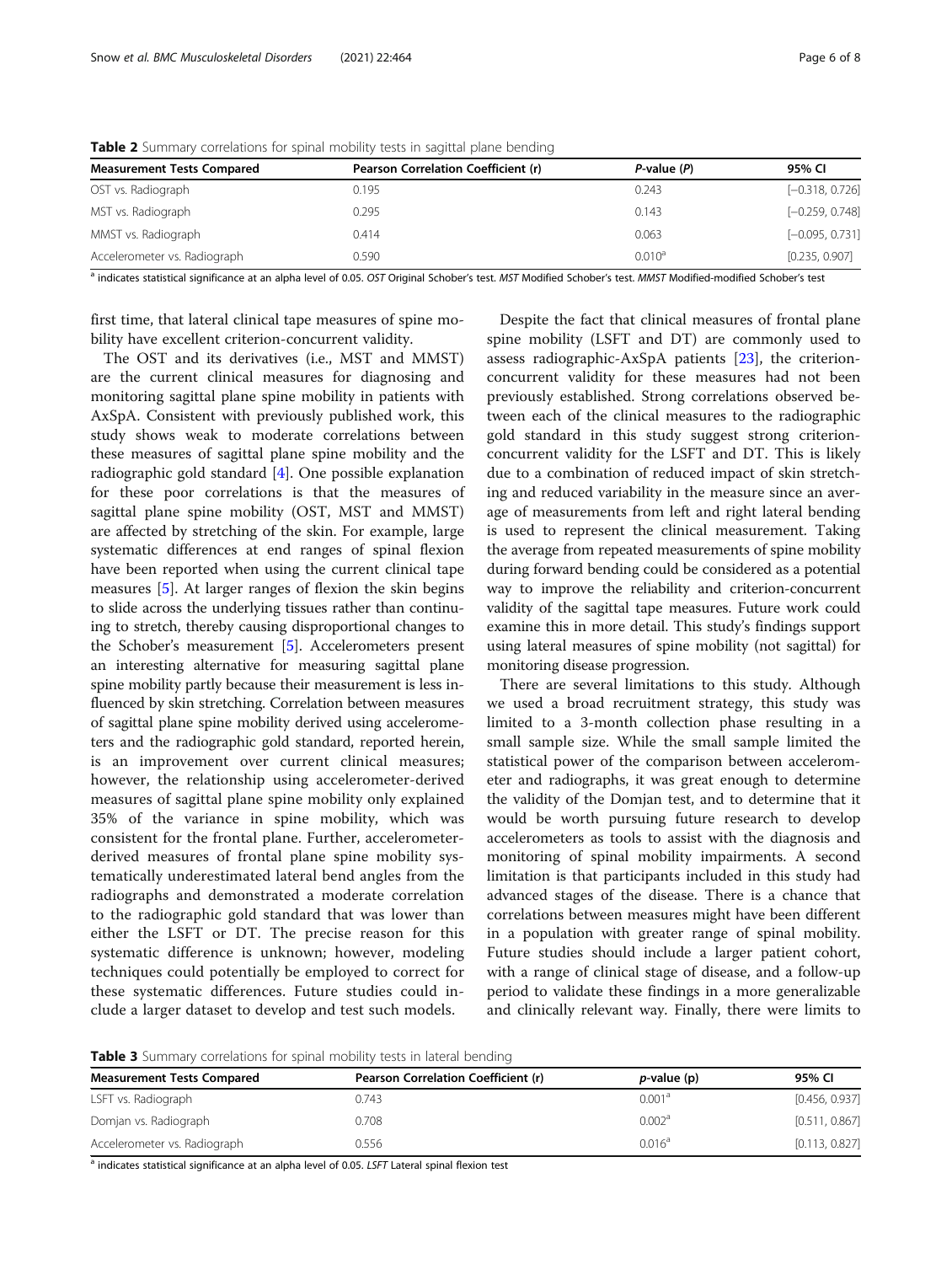<span id="page-6-0"></span>the instrumentation we used in this study. The underestimation of lateral bend spine angles as identified by the Bland Altman Analysis suggests a systematic difference in the measure obtained from the accelerometers. As previously mentioned, it is possible that employing modelling techniques to correct for these differences could improve correlations. Also, the tri-axial accelerometers are not sensitive to axial rotations within the transverse plane, thus these ranges were not tested in this study. There are other sensors that can measure twist in addition to sagittal and lateral bending such as inertial motion sensors. Thus, possible directions for future research includes exploring different sensors in combination with modelling techniques.

## Conclusions

Findings from this study reaffirm the lack of criterionconcurrent validity of the OST and MST tape measures previously reported in the literature. Results from the LSFT and DT suggest that these are valid methods for monitoring lateral spinal mobility limitations and are likely superior to the current sagittal measures. Accelerometers appear to have better criterion-concurrent validity for sagittal, but not frontal, plane measures of spinal mobility. Given the need to limit exposure to ionizing radiation through repeated use of radiographs in the AxSpA population, future work should focus on continuing to improve clinical measures of spine mobility. Improved clinical measures of spine mobility will provide clinicians with greater certainty when evaluating an individual's disease progression and response to treatment, thereby improving clinical management.

#### Acknowledgements

The authors would like to thank Jane Hillier RRT for her assistance with the data collection.

#### Authors' contributions

JCS, DDC, PR, SH contributed to the design of this study. Equipment and software for the study were provided by DDC and SH. JCS collected the data and JCS and KS contributed to the intra and inter-rater reliability analysis. Accelerometer processing code was written by DDC and edited by SH. JCS processed all data. JCS, DDC, PR, SH contributed to the analysis of the dataset. JCS wrote the first draft of the manuscript, DDC and SH completed subsequent versions, and RH and KS contributed to editing the manuscript. All authors have read and agree with the final manuscript.

#### Funding

This project was funded by the Newfoundland and Labrador SUPPORT: Translational Personalized Medicine Initiative award. The funding body was not involved in the design, collection, analysis, interpretation or manuscript writing of this study. JCS was the recipient of a Canadian Society for Biomechanics Graduate Student Travel Award. This funding covered his travel and accommodation costs during data collection.

#### Availability of data and materials

The full dataset will be made available upon request.

#### **Declarations**

#### Ethics approval and consent to participate

This study received ethics approval from The Newfoundland and Labrador Health Research Ethics Authority (#2017.057) and the Canadian Memorial Chiropractic College Research Ethics Board (#172014). All participants completed the informed consent process prior to their participation in the study including giving written consent.

#### Consent for publication

Not applicable.

#### Competing interests

The authors have no conflicts of interest to disclose.

#### Author details

<sup>1</sup> Division of Community Health and Humanities, Faculty of Medicine, Memorial University of Newfoundland, 300 Prince Philip Dr, St. John's, NL A1B 3V6, Canada. <sup>2</sup> Private Practice, Kitchener, ON N2M 1Y5, Canada.<br><sup>3</sup> Discipling of Modicine, Division of Phoymatology, Faculty of Modic <sup>3</sup> Discipline of Medicine, Division of Rheumatology, Faculty of Medicine, Memorial University of Newfoundland, St. John's, NL A1B 3V6, Canada. <sup>4</sup> <sup>4</sup> Division of Research and Innovation, Canadian Memorial Chiropractic College, Toronto, ON M2H 3J1, Canada.

#### Received: 1 February 2021 Accepted: 10 May 2021 Published online: 21 May 2021

#### References

- 1. Reveille JD, Witter JP, Weisman MH. Prevalence of axial spondylarthritis in the United States: estimates from a cross-sectional survey. Arthritis Care Res. 2012;64(6):905–10. <https://doi.org/10.1002/acr.21621>.
- 2. Haroon NN, Paterson JM, Li P, Haroon N. Increasing proportion of female patients with ankylosing spondylitis: a population-based study of trends in the incidence and prevalence of AS. BMJ Open. 2014;4(12):e006634. [https://](https://doi.org/10.1136/bmjopen-2014-006634) [doi.org/10.1136/bmjopen-2014-006634.](https://doi.org/10.1136/bmjopen-2014-006634)
- 3. van der Heijde D, Ramiro S, Landewé R, Baraliakos X, Van den Bosch F, Sepriano A, et al. 2016 update of the ASAS-EULAR management recommendations for axial spondyloarthritis. Ann Rheum Dis. 2017;76(6): 978–91.
- 4. Rezvani A, Ergin O, Karacan I, Oncu M. Validity and reliability of the metric measurements in the assessment of lumbar spine motion in patients with ankylosing spondylitis. Spine. 2012;37(19):E1189–96. [https://doi.org/10.1097/](https://doi.org/10.1097/BRS.0b013e31825ef954) [BRS.0b013e31825ef954.](https://doi.org/10.1097/BRS.0b013e31825ef954)
- 5. Miller SA, Mayer T, Cox R, Gatchel RJ. Reliability problems associated with the modified Schober technique for true lumbar flexion measurement. Spine. 1992;17(3):345–8. [https://doi.org/10.1097/00007632-199203000-00017.](https://doi.org/10.1097/00007632-199203000-00017)
- 6. Tousignant M, Poulin L, Marchand S, Viau A, Place C. The modified-modified Schober test for range of motion assessment of lumbar flexion in patients with low back pain: a study of criterion validity, intra- and inter-rater reliability and minimum metrically detectable change. Disabil Rehabil. 2005; 27(10):553–9. <https://doi.org/10.1080/09638280400018411>.
- 7. Ramiro S, Landewe RBM, van der Heijde D, Stolwijk C, Dougados M, van den Bosch F, et al. Hierarchy of impairment of spinal mobility measures in Ankylosing spondylitis: twelve-year data. Arthritis Care Research. 2015;67(11): 1571–7. <https://doi.org/10.1002/acr.22614>.
- Hanly JG, Mitchell M, MacMillan L, Mosher D, Sutton E. Efficacy of sacroiliac corticosteroid injections in patients with inflammatory spondyloarthropathy: results of a 6 month controlled study. J Rheumatol. 2000;27(3):719–22.
- 9. Domján L, Nemes T, Bálint GP, Tóth Z, Gömör B. A simple method for measuring lateral flexion of the dorsolumbar spine. J Rheumatol. 1990; 17(5):663–5.
- 10. Portek I, Pearcy MJ, Reader GP, Mowat AG. Correlation between radiographic and clinical measurement of lumbar spine movement. Br J Rheumatol. 1983;22(4):197–205. [https://doi.org/10.1093/rheuma](https://doi.org/10.1093/rheumatology/22.4.197) [tology/22.4.197.](https://doi.org/10.1093/rheumatology/22.4.197)
- 11. Littlewood C, May S. Measurement of range of movement in the lumbar spine—what methods are valid? A systematic review. Physiotherapy. 2007; 93(3):201–11. [https://doi.org/10.1016/j.physio.2006.10.006.](https://doi.org/10.1016/j.physio.2006.10.006)
- 12. Russell BS, Muhlenkamp-Wermert KA, Hoiriis KT. Measurement of lumbar Lordosis: a comparison of 2 alternatives to the cobb angle. J Manip Physiol Ther. 2020;43(8):760–7. [https://doi.org/10.1016/j.jmpt.2020.05.009.](https://doi.org/10.1016/j.jmpt.2020.05.009)